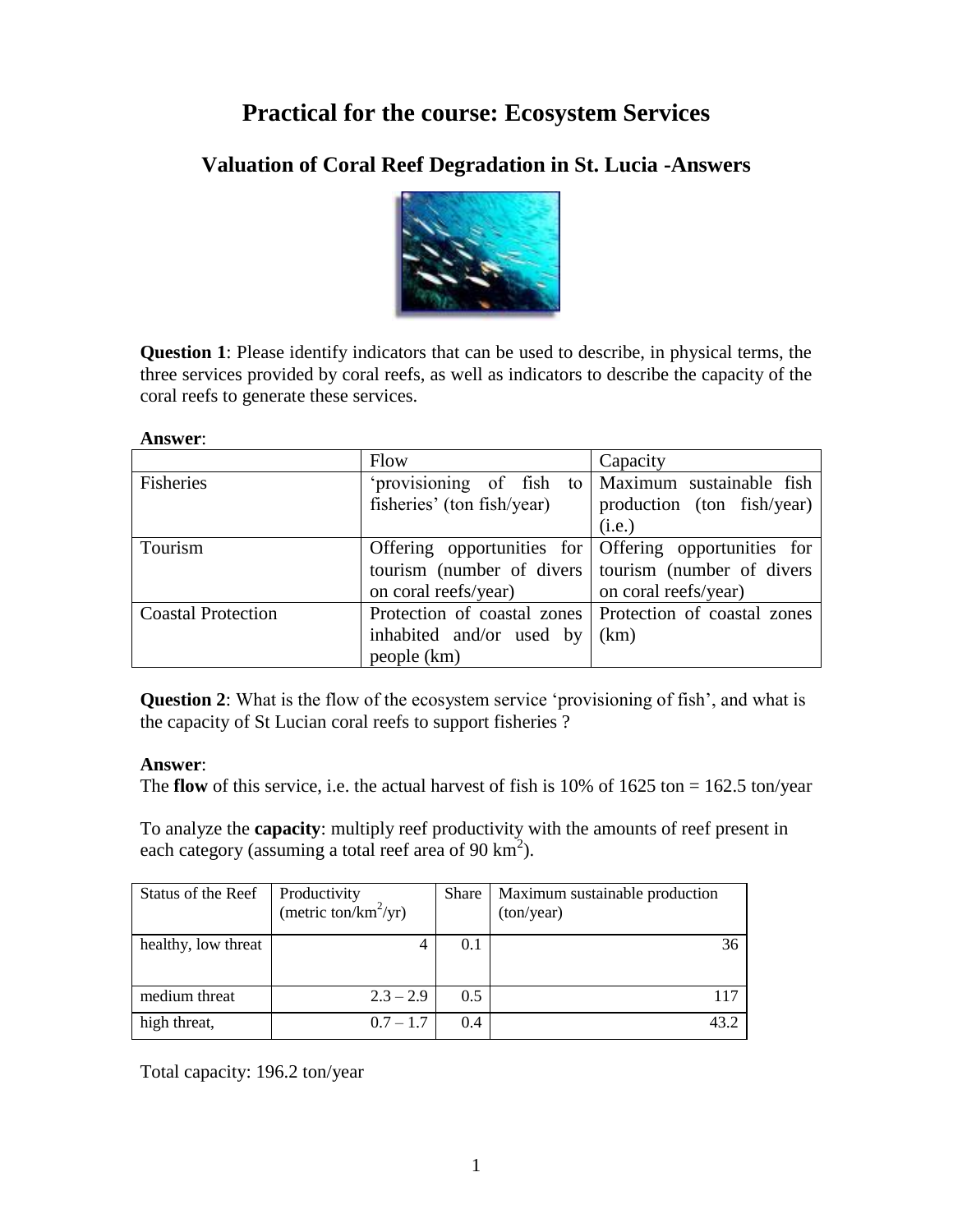**Question 3**: Calculate the flow of this service in physical terms, expressed as number of overnight stays that can be attributed to diving opportunities provided by coral reefs. What would be the capacity to support diving tourism?

#### **Answer:**

The number of divers at present is: 32,051 (10% \* 320,510)

It is very difficult to make a realistic assessment of the capacity of the number of divers. For the purpose of analyzing capacity in an accounting context, trends in diving numbers could be examined and it could be examined if these trends could be extrapolated into the future (i.e. if there would be no barriers to facilitate growth, for instance limited infrastructure or facilities that could not be resolved in the examined time frame). For the purpose of this practical, assume that capacity equals the current number of divers.

**Question 4**. How can this service be expressed in physical terms ? How can the capacity - in physical terms - to provide this service be expressed ? Assume for this exercise that a degraded coral reef provides the same level of protection, in the short term, as a nondegraded coral reef.

The capacity coastal protection is generated on 21% of 158 km of shoreline, i.e. on 33.2 km. The service flow is generated on 61% of  $33.2 \text{ km} = 20.2 \text{ km}$ .

**Question 5**. Calculate the monetary value of fisheries on coral reefs in St. Lucia. Use resource rent as indicator for monetary value. Note that resource rent (RR) equals: TR (total revenue) - IC (intermediate consumption) – CE (labor costs) - CC (consumption of fix capita).

 $TR = Total production: 162,500 kg/year * market price = 6 US$/kg = 975000 US$/year$ Aggregated costs =  $162,500$  kg/year  $*$  3 US\$/kg =  $487500$  US\$/year Resource rent  $= 487500$  US\$/year

**Question 6**. Calculate the NPV of the capacity of the reefs to support fisheries. Use a market discount rate of 8% and a 20 years discount period.

| <b>Answer:</b>           |           |                 |      |              |                      |         |
|--------------------------|-----------|-----------------|------|--------------|----------------------|---------|
| Year                     | 2014      | 2015            | 2016 | $\cdot\cdot$ | $\ddot{\phantom{a}}$ | 2033    |
| Cash flow                | 588.600   | 588.600 588.600 |      | $\cdot\cdot$ |                      | 588.600 |
| Discounted cash flow     | 588.600   | 545.000 504.630 |      | $\cdot$ .    |                      | 136.386 |
| Net present value (US\$) | 6,241,278 |                 |      |              |                      |         |

Note that this simplified calculation assumes that there is no decline in capacity in the course of the coming years. At present, the flow does not exceed the capacity so overfishing does not appear to be a problem. Of course, there may be other factors (e.g. pollution) that may affect the capacity but such other factors are not considered in this practical.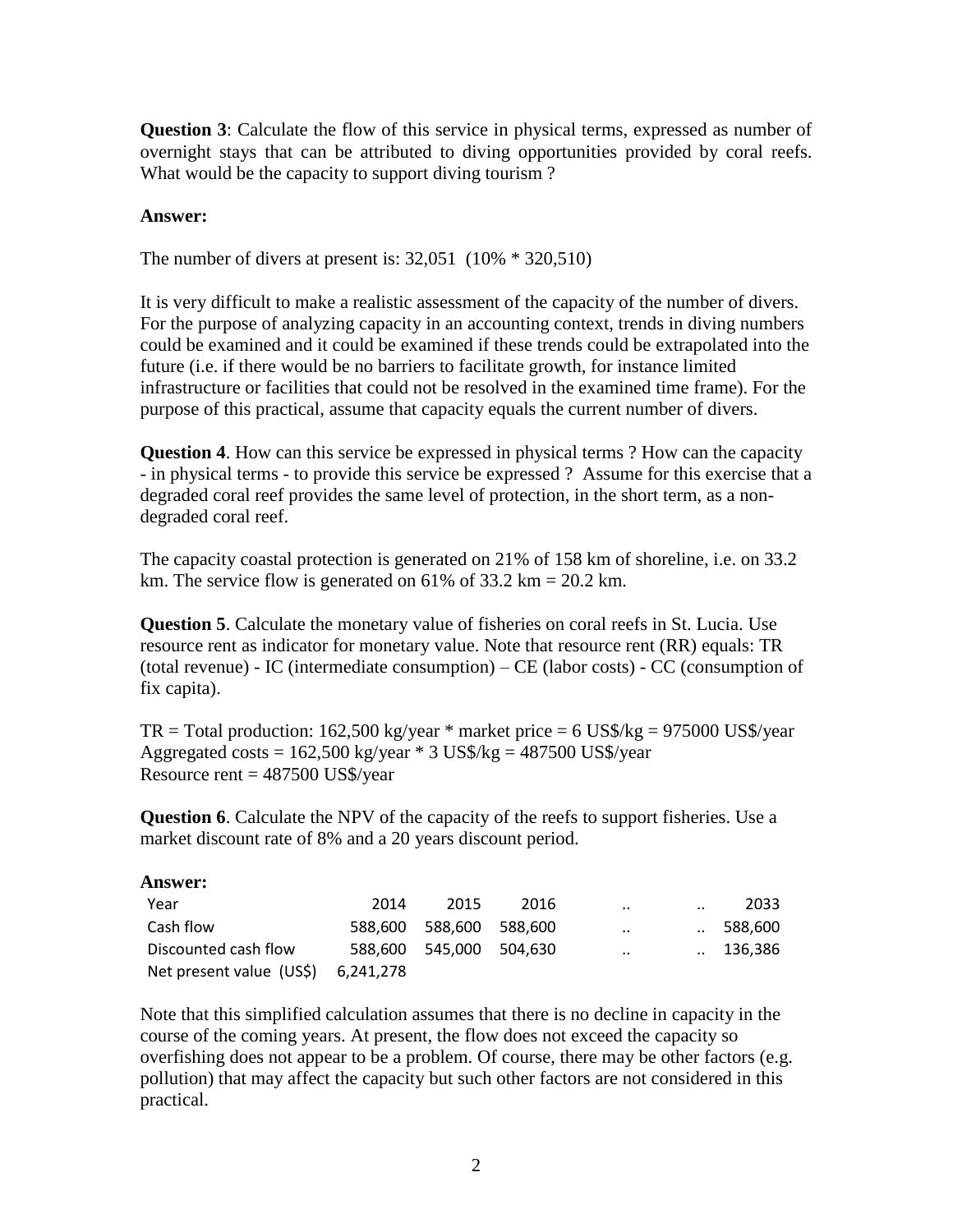**Question 7.** Imagine that a large proportion (e.g. over 40%) of the St Lucian labor force would be working as fisherman. How does this influence the calculation of the resource rent ? And what would happen to the resource rent generated by fisheries in case it was managed as a pure open access, common pool resource where over time resource rents would be driven to zero ?

#### **Answer:**

This would mean that the salary costs are influenced by the presence of the fishing opportunities provided by the reefs. The rent may in this case underestimate the economic value of the reef (i.e. because there would be few alternative employment opportunities for local people). These aspects are not considered in ecosystem accounting and do not need to be given the objective of being aligned with the SNA. However this example serves to illustrate one of the differences between economic valuation and monetary valuation in an accounting context.

Note that in an open access-common pool management system, new fishermen would keep on entering the market (or existing fishermen would expand their capacities) up to the point where the resource rent approaches zero. This means that the monetary value, in an accounting context, of this resource would be driven to zero. Giving a zero value to a natural resource on which many livelihoods may depend does not appear to be intuitively right and requires further consideration in the development of valuation approaches that can be applied to ecosystem accounting.

**Question 8:** Calculate the value of the tourism service provided by St Lucian coral reefs and the NPV of the capacity of the reefs to support tourism. Use the same assumptions as in question 6 above. Note that multipliers are not considered in monetary valuation consistent with SNA.

Resource rent =  $2100 * 32051 * 0.35 = 23,557,485$ 

| Year                     | 2014        | 2015       | 2016         | $\cdot \cdot$ | 2033       |
|--------------------------|-------------|------------|--------------|---------------|------------|
| Cash flow                | 23.557.485  | 23.557.485 | 23,557,485   | $\cdot$ .     | 23,557,485 |
| Discounted cash flow     | 23.557.485  | 21.812.486 | 20, 196, 746 | $\ddotsc$     | 5,458,553  |
| Net present value (US\$) | 249,794,129 |            |              |               |            |

**Question 9.** What is the monetary value of the coastal protection service as expressed through an avoided damage cost approach ? Consider both flow and capacity for this service as well. Note that an alternative approach would be the replacement cost approach, which would estimate the value of this service on the basis of the costs of constructing alternative coastal protection structures. A critical consideration here is if it can realistically be expected that such structures would indeed be constructed. This will generally be the case if: (i) this is technically feasible, and (ii) if damage costs exceed replacement costs. For reasons of simplicity this practical uses the avoided damage costs only.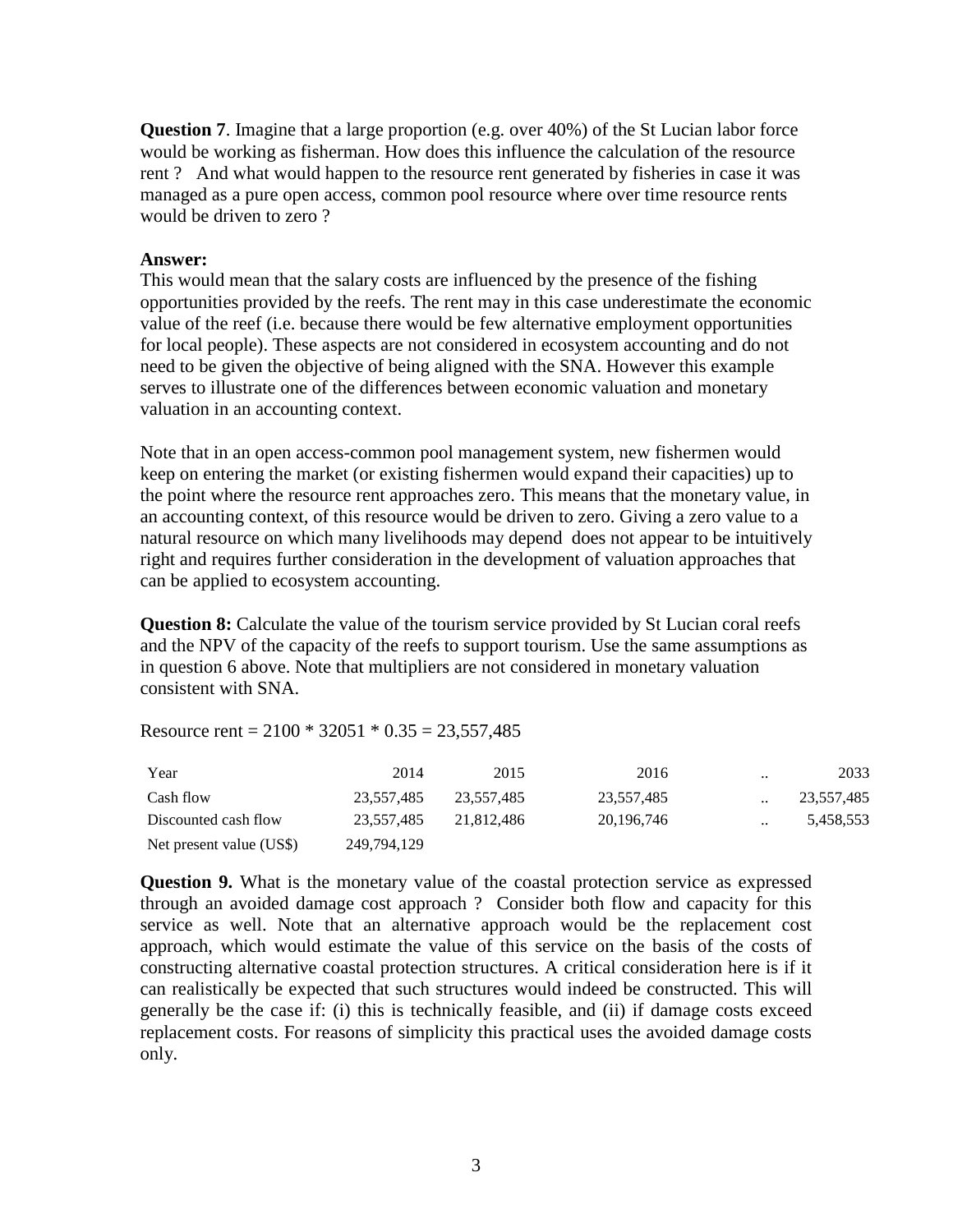| <b>Answer:</b> |         |          |                  |          |            |
|----------------|---------|----------|------------------|----------|------------|
| Development of |         |          | Threat level     |          | Aggregate  |
| shore line     |         |          |                  |          |            |
| category       | US\$/km | category | damage<br>factor | km       | US\$       |
| low            | 11,000  | low      |                  | 22.12    | 243320     |
| low            | 11,000  | medium   | 0.9              | 14.22    | 140778     |
| low            | 11,000  | high     | 0.8              | 25.28    | 222464     |
| medium         | 45,000  | low      | 1                | 3.16     | 142200     |
| medium         | 45,000  | medium   | 0.9              | 11.06    | 447930     |
| medium         | 45,000  | high     | 0.8              | 44.24    | 1592640    |
| high           | 300,000 | low      | 1                | $\Omega$ | $\Omega$   |
| high           | 300,000 | medium   | 0.9              | 1.58     | 426600     |
| high           | 300,000 | high     | 0.8              | 34.76    | 8342400    |
| <b>SUM</b>     |         |          |                  | 156.42   | 11,558,332 |

Hence, the current value of the coastal protection service according to this calculation method is US\$ 12 million per year.

**Question 10**. Prepare a physical and a monetary accounting table for the LCEU (Land Cover/Ecosystem Unit) 'Coral reefs' in St. Lucia. Note that a comparable table can be produced to record the capacity of coral reefs to provide these services. Is the accounting table complete ? (i.e. does it over all benefits provided by coral reefs?). Which service may be missing ?

| <b>LCEU</b>           | Area              | Fisheries  | Diving        | Coastal protection     |      |
|-----------------------|-------------------|------------|---------------|------------------------|------|
|                       | (ha)              | (ton/year) | recreation    | (km developed<br>coast | line |
|                       |                   |            | (divers/year) | protected)             |      |
| Coral reefs, of which | $90 \text{ km}^2$ | 162.5      | 32051         |                        | 20.2 |
| - Healthy reefs       |                   |            |               |                        |      |
| - Medium<br>degraded  |                   |            |               |                        |      |
| reefs                 |                   |            |               |                        |      |
| - Highly<br>degraded  |                   |            |               |                        |      |
| reefs                 |                   |            |               |                        |      |

Table 6. Partial Physical Ecosystem Accounting table (1 LCEU only)

| Table 7. Partial Monetary Ecosystem Accounting table (1 LCEU only) |  |  |  |  |
|--------------------------------------------------------------------|--|--|--|--|
|--------------------------------------------------------------------|--|--|--|--|

| <b>LCEU</b>           | Area              | Fisheries         | Diving                 | Coastal                | Total                  |
|-----------------------|-------------------|-------------------|------------------------|------------------------|------------------------|
|                       | (ha)              | ( <i>§</i> /year) | recreation             | protection             | $(\frac{\sqrt{3}}{2})$ |
|                       |                   |                   | $(\frac{\sqrt{2}}{2})$ | $(\frac{\sqrt{2}}{2})$ |                        |
| Coral reefs, of which | $90 \text{ km}^2$ | 588,600           | 23,557,485             | 11,558,332             | 35,704,417             |
|                       |                   |                   |                        |                        |                        |
| - Healthy reefs       |                   |                   |                        |                        |                        |
| - Medium<br>degraded  |                   |                   |                        |                        |                        |
| reefs                 |                   |                   |                        |                        |                        |
| - Highly<br>degraded  |                   |                   |                        |                        |                        |
| reefs                 |                   |                   |                        |                        |                        |